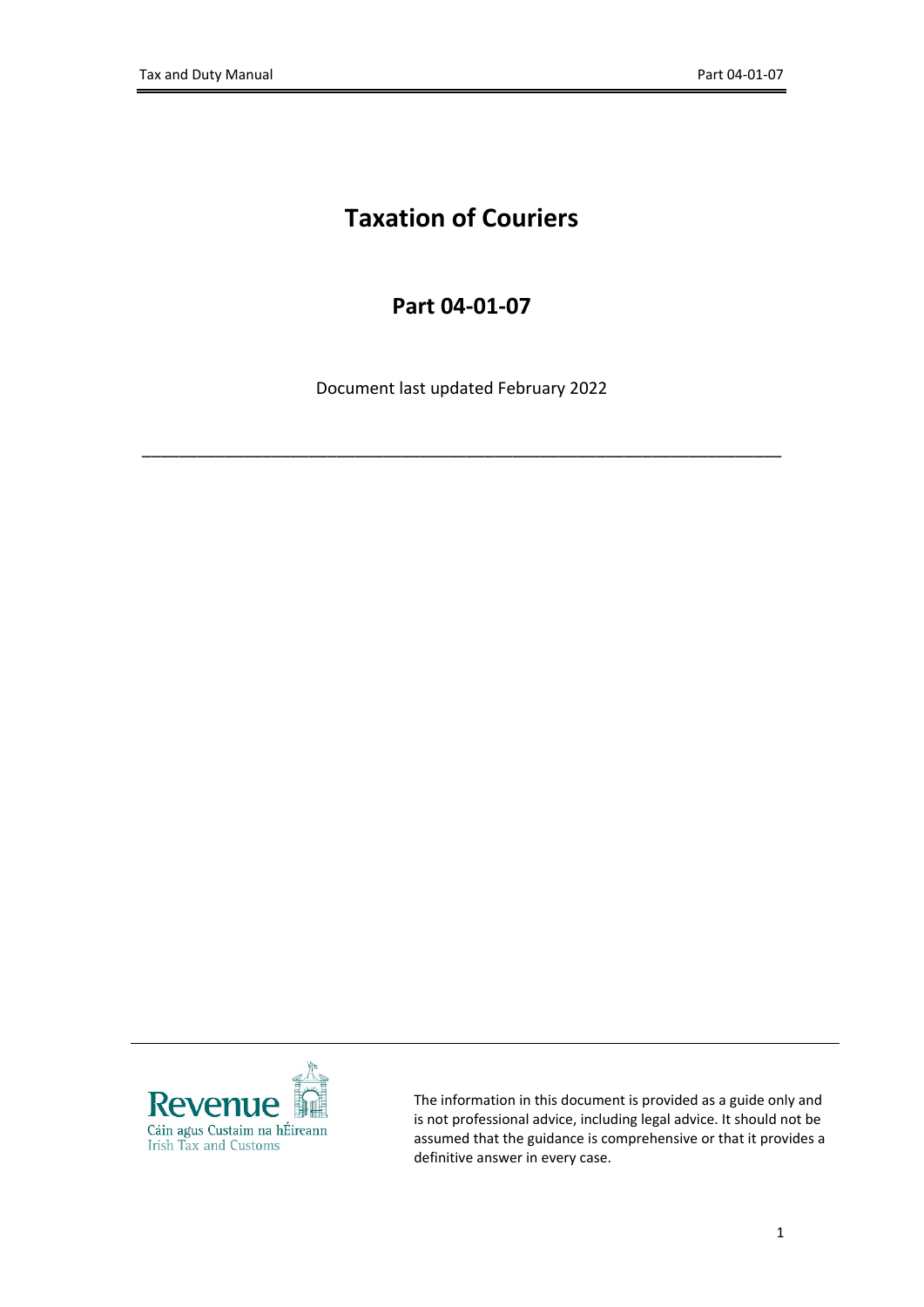## **Table of Contents**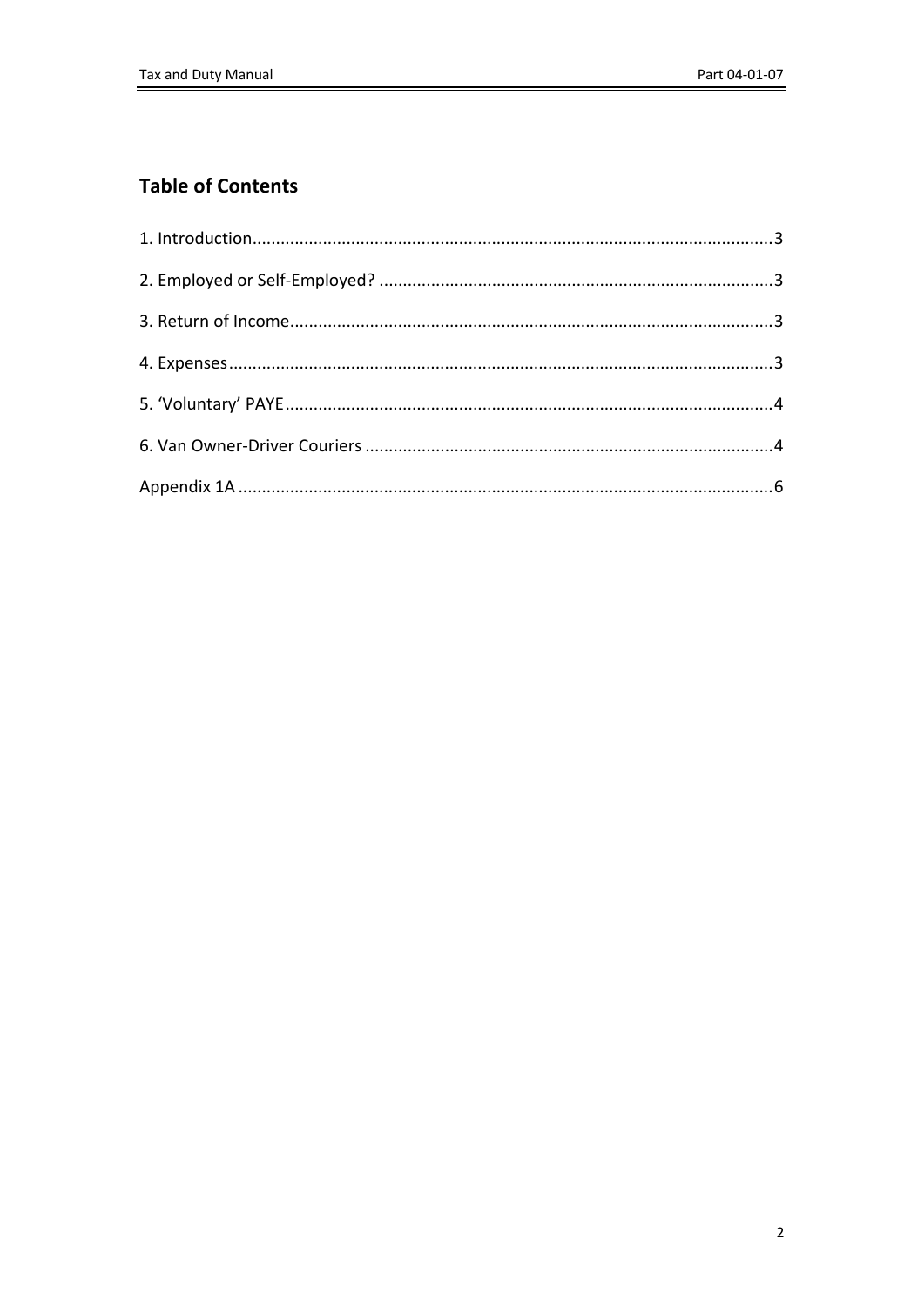## <span id="page-2-0"></span>1. Introduction

The purpose of this manual is to clarify the tax treatment of motorcycle and bicycle couriers. The previous practice set out in Appendix 1, in relation to a flat-rate expense allowance regime, no longer applies with effect from 1 January 2019.

# <span id="page-2-1"></span>2. Employed or Self-Employed?

In order to determine the employment status of a courier (whether he or she is employed or self-employed) it is necessary to examine each case by reference to case law<sup>1</sup> and the [Code](https://www.revenue.ie/en/self-assessment-and-self-employment/documents/code-of-practice-on-employment-status.pdf) [of](https://www.revenue.ie/en/self-assessment-and-self-employment/documents/code-of-practice-on-employment-status.pdf) [Practice](https://www.revenue.ie/en/self-assessment-and-self-employment/documents/code-of-practice-on-employment-status.pdf) [for](https://www.revenue.ie/en/self-assessment-and-self-employment/documents/code-of-practice-on-employment-status.pdf) [Determining](https://www.revenue.ie/en/self-assessment-and-self-employment/documents/code-of-practice-on-employment-status.pdf) [Employment](https://www.revenue.ie/en/self-assessment-and-self-employment/documents/code-of-practice-on-employment-status.pdf) [or](https://www.revenue.ie/en/self-assessment-and-self-employment/documents/code-of-practice-on-employment-status.pdf) [Self-Employment](https://www.revenue.ie/en/self-assessment-and-self-employment/documents/code-of-practice-on-employment-status.pdf) [Status](https://www.revenue.ie/en/self-assessment-and-self-employment/documents/code-of-practice-on-employment-status.pdf) [of](https://www.revenue.ie/en/self-assessment-and-self-employment/documents/code-of-practice-on-employment-status.pdf) [individuals.](https://www.revenue.ie/en/self-assessment-and-self-employment/documents/code-of-practice-on-employment-status.pdf)

The facts of each case will determine whether an individual is either an employee or self-employed. A worker's employment status is not a matter of choice; it depends on the terms and conditions of the job. A contract of services applies to an employee/employer relationship while a contract for service applies in the case of an independent or self-employed contractor.

# <span id="page-2-2"></span>3. Return of Income

All motorcycle and bike couriers engaged under a contract for service i.e. selfemployed individuals, are required to fulfil their self-assessment obligations and are obliged to file a tax return and account for all their income in their tax return. Selfemployed individuals may make a claim for the [Earned](https://www.revenue.ie/en/personal-tax-credits-reliefs-and-exemptions/income-and-employment/earned-income-credit/index.aspx) [Income](https://www.revenue.ie/en/personal-tax-credits-reliefs-and-exemptions/income-and-employment/earned-income-credit/index.aspx) [Credit.](https://www.revenue.ie/en/personal-tax-credits-reliefs-and-exemptions/income-and-employment/earned-income-credit/index.aspx)

Certain businesses are required to file a Form 46G return to Revenue containing details of payments made by them to third parties for services provided. This return must be filed with the annual Tax Return. Further information on [Form](https://www.revenue.ie/en/companies-and-charities/corporation-tax-for-companies/third-party-returns/form-46g.aspx) [46G](https://www.revenue.ie/en/companies-and-charities/corporation-tax-for-companies/third-party-returns/form-46g.aspx) is available on Revenue's website.

# <span id="page-2-3"></span>4. Expenses

All self-employed couriers may make a claim for any expenditure incurred wholly and exclusively for the purpose of their courier business.

<sup>1</sup> Ready Mixed Concrete (SE) Ltd v Minister of Pensions and National Insurance [1968] 2 QB 497 Karshan (Midlands) Ltd. t/a Domino's Pizza v Revenue Commissioners (2019) IEHC 894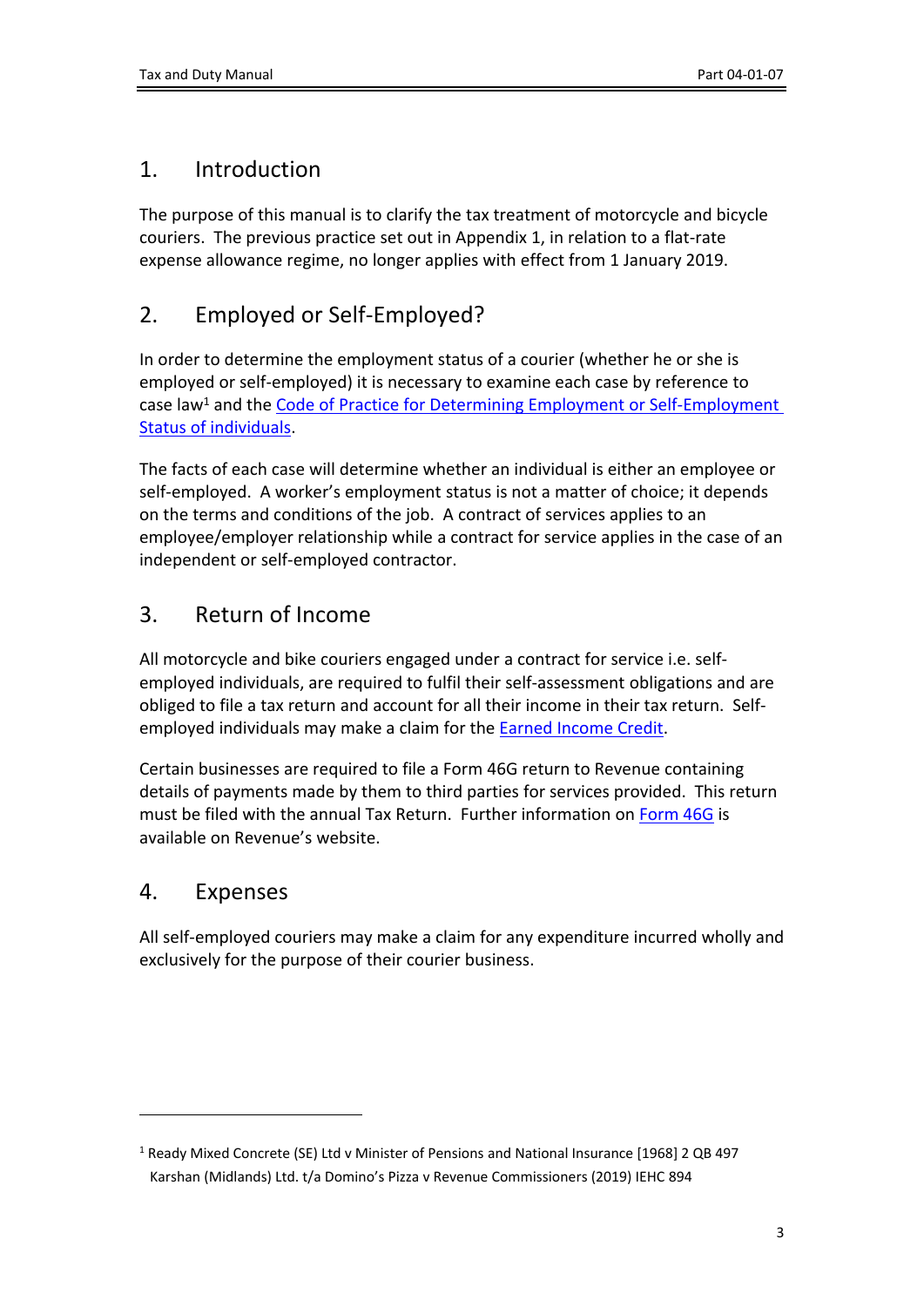# <span id="page-3-0"></span>5. 'Voluntary' PAYE

A small number of courier firms continue to implement a 'voluntary' PAYE system of tax deduction to help self-employed couriers comply with their tax obligations, and Revenue is prepared to agree that this arrangement may continue for the present. Tax/USC/PRSI should be applied on the gross income with no flat-rate expense deduction.

# <span id="page-3-1"></span>6. Van Owner-Driver Couriers

In order to determine the status of van owner-driver couriers, it is necessary to examine each case by reference to case law and the [Code](https://www.revenue.ie/en/self-assessment-and-self-employment/documents/code-of-practice-on-employment-status.pdf) [of](https://www.revenue.ie/en/self-assessment-and-self-employment/documents/code-of-practice-on-employment-status.pdf) [Practice](https://www.revenue.ie/en/self-assessment-and-self-employment/documents/code-of-practice-on-employment-status.pdf) [for](https://www.revenue.ie/en/self-assessment-and-self-employment/documents/code-of-practice-on-employment-status.pdf) [Determining](https://www.revenue.ie/en/self-assessment-and-self-employment/documents/code-of-practice-on-employment-status.pdf) [Employment](https://www.revenue.ie/en/self-assessment-and-self-employment/documents/code-of-practice-on-employment-status.pdf) [or](https://www.revenue.ie/en/self-assessment-and-self-employment/documents/code-of-practice-on-employment-status.pdf) [Self-Employment](https://www.revenue.ie/en/self-assessment-and-self-employment/documents/code-of-practice-on-employment-status.pdf) [Status](https://www.revenue.ie/en/self-assessment-and-self-employment/documents/code-of-practice-on-employment-status.pdf) [of](https://www.revenue.ie/en/self-assessment-and-self-employment/documents/code-of-practice-on-employment-status.pdf) [individuals.](https://www.revenue.ie/en/self-assessment-and-self-employment/documents/code-of-practice-on-employment-status.pdf)

Whilst the facts of each case will determine whether an individual is either an employee or self-employed, Revenue is of the view that, in general, van ownerdriver couriers are engaged under a contract for service i.e. they are self-employed individuals.

Self-employed individuals pay their income tax directly to the Collector General through the self-assessment system, whereas, employees have their earnings taxed by their employer through the PAYE system.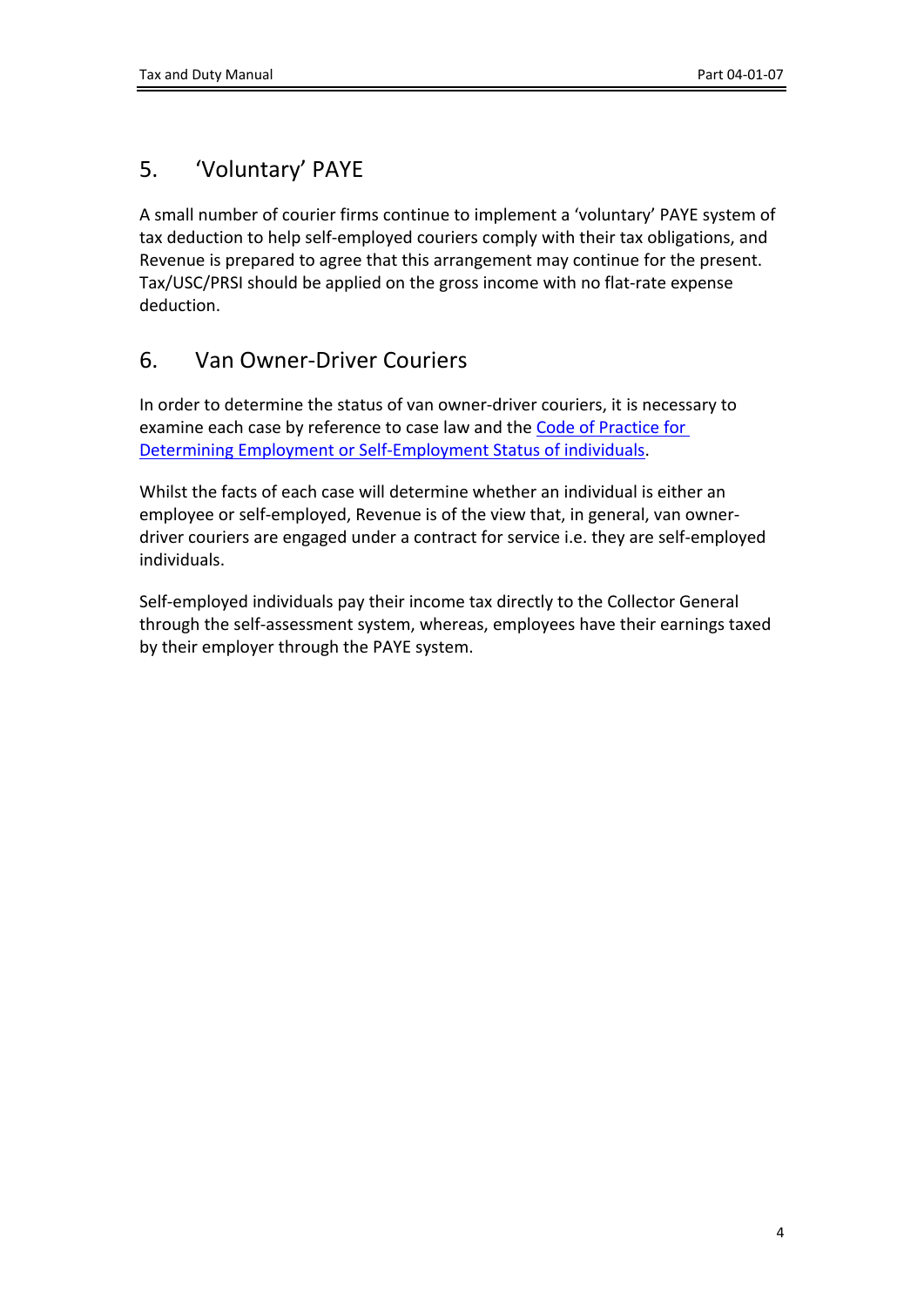## Appendix 1

## **Position up to 31 December 2018**

## **Question**

How are couriers treated for tax purposes?

### **Answer**

Couriers are regarded as self-employed for PRSI purposes as a result of a Social Welfare Appeals Officer's decision. In the interest of uniformity Revenue decided, without prejudice, to treat them as self-employed for tax purposes.

Many courier firms have opted to implement a voluntary PAYE system of tax deduction in respect of couriers engaged by them. The employee tax credit is given to the couriers who are subject to this voluntary PAYE deduction system.

A special flat-rate expense allowance regime has been agreed for couriers on voluntary PAYE (see Appendix below for details). In the interest of reducing the administrative overhead, this involves treating expenses as a percentage of income. The PAYE principle of disregarding the allowable expenses for tax purposes before operating PAYE was applied.

Any courier wishing to join the voluntary PAYE scheme should contact his/her local Revenue office.